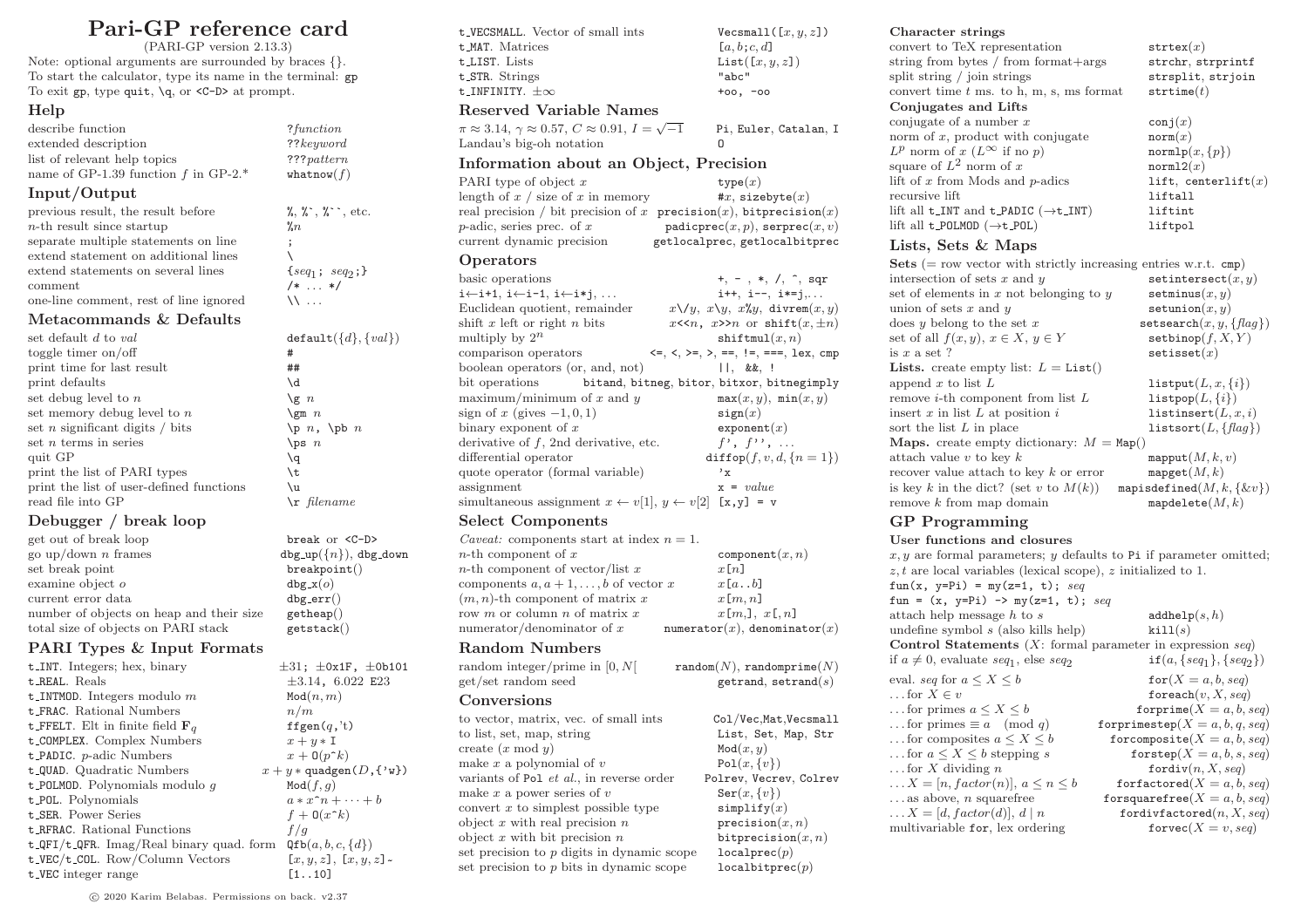| loop over partitions of $n$                                                                         | forpart $(p=n,seq)$                                               |
|-----------------------------------------------------------------------------------------------------|-------------------------------------------------------------------|
| $\ldots$ permutations of S                                                                          | $\texttt{forperm}(S,p,seq)$                                       |
| subsets of $\{1,\ldots,n\}$                                                                         | ${\tt forsubset}(n,p,seq)$                                        |
| $k$ -subsets of $\{1, \ldots, n\}$                                                                  | ${\tt forsubset}([n,k],p,seq)$                                    |
| vectors v, $q(v) \leq B$ ; $q > 0$                                                                  | $\texttt{forqfvec}(v, q, b, seq)$                                 |
| $\ldots$ $H < G$ finite abelian group                                                               | forsubgroup $(H = G)$                                             |
| evaluate seq until $a \neq 0$                                                                       | until(a, seq)                                                     |
| while $a \neq 0$ , evaluate seq                                                                     | while $(a, seq)$                                                  |
| $ext\ n$ innermost enclosing loops                                                                  | $break(\lbrace n \rbrace)$                                        |
| start new iteration of $n$ -th enclosing loop                                                       | $next(\lbrace n \rbrace)$                                         |
| return $x$ from current subroutine                                                                  | $return({x})$                                                     |
| Exceptions, warnings                                                                                |                                                                   |
| raise an exception / warning                                                                        | $error(),$ warning()                                              |
| type of error message $E$                                                                           | $\mathtt{errname}(E)$                                             |
| try $seq_1$ , evaluate $seq_2$ on error                                                             | iferr $(seq_1, E, seq_2)$                                         |
| Functions with closure arguments / results                                                          |                                                                   |
| number of arguments of $f$                                                                          | $\texttt{arity}(f)$                                               |
| select from $v$ according to $f$                                                                    | $\mathtt{select}(f,v)$                                            |
| apply $f$ to all entries in $v$                                                                     | $\mathtt{apply}(f,v)$                                             |
| evaluate $f(a_1, \ldots, a_n)$                                                                      | $\mathtt{call}(f,a)$                                              |
| evaluate $f(\ldots f(f(a_1,a_2),a_3)\ldots,a_n)$                                                    | $\texttt{fold}(f,a)$                                              |
| calling function as closure                                                                         | $\texttt{self}()$                                                 |
| Sums & Products                                                                                     |                                                                   |
| sum $X = a$ to $X = b$ , initialized at x                                                           | $sum(X = a, b, expr, \{x\})$                                      |
| sum entries of vector $v$                                                                           | $\mathtt{vecsum}(v)$                                              |
| product of all vector entries                                                                       | $\mathtt{verprod}(v)$                                             |
| sum <i>expr</i> over divisors of $n$                                                                | sumdiv(n, X, expr)                                                |
| $\ldots$ assuming <i>expr</i> multiplicative                                                        | sumdivmult $(n, X, expr)$                                         |
| product $a \leq X \leq b$ , initialized at x                                                        | $\texttt{prod}(X = a, b, expr, \{x\})$                            |
| product over primes $a \leq X \leq b$                                                               | prodeuler $(X = a, b, expr)$                                      |
| Sorting                                                                                             |                                                                   |
| sort $x$ by $k$ -th component                                                                       | vecsort $(x, \{k\}, \{fl=0\})$                                    |
| min. m of $x (m = x[i]),$ max.                                                                      | $\texttt{vecmin}(x, \{\&i\}), \texttt{vecmax}$                    |
| does $y$ belong to $x$ , sorted wrt. $f$                                                            | $\mathtt{vescsearch}(x, y, \{f\})$                                |
| $\prod g^x \to \text{factorization } (\Rightarrow \text{sorted}, \text{unique } g)$ matreduce $(m)$ |                                                                   |
| Input/Output                                                                                        |                                                                   |
| print with/without $\n\Lambda$ , T <sub>F</sub> X format                                            | print, print1, printtex                                           |
| pretty print matrix                                                                                 | printp                                                            |
| print fields with separator                                                                         | $\texttt{printsep}(\textit{sep}, \ldots)$ ,, $\texttt{printsep1}$ |
| formatted printing                                                                                  | print()                                                           |
| write <i>args</i> to file                                                                           | write, write1, writetex $file, args)$                             |
| write $x$ in binary format                                                                          | writebin(file, x)                                                 |
| read file into GP                                                                                   | $\texttt{read}(\{\mathit{file}\})$                                |
| return as vector of lines                                                                           | $\mathtt{readvec}(\{\mathit{file}\})$                             |
| return as vector of strings                                                                         | $\mathtt{readstr}(\{\mathit{file}\})$                             |
| read a string from keyboard                                                                         | input()                                                           |
| Files and file descriptors                                                                          |                                                                   |
| File descriptors allow efficient small consecutive reads or writes                                  |                                                                   |
| from or to a given file. The argument $n$ below is always a descriptor,                             |                                                                   |
| attached to a file in $r(ead)$ , $w(\text{rite})$ or $a(\text{ppend})$ mode.                        |                                                                   |
| get descriptor $n$ for file path in given $mode$ fileopen $(path, mode)$                            |                                                                   |
| from shell $cmd$ output (pipe) fileextern( $cmd$ )                                                  |                                                                   |
|                                                                                                     |                                                                   |

| close descriptor                  | fileclose $(n)$    |
|-----------------------------------|--------------------|
| commit pending write operations   | fileflush $(n)$    |
| read logical line from file       | fileread $(n)$     |
| raw line from file                | filereadstr $(n)$  |
| write $s \nightharpoonup$ to file | filewrite $(n, s)$ |
| $\dots$ write s to file           | filewrite $1(n,s)$ |
|                                   |                    |

# Pari-GP reference card

(PARI-GP version 2.13.3)

| gettime()                           |
|-------------------------------------|
| getabstime()                        |
| getwalltime()                       |
| $\mathtt{alarm}(s, \mathit{expr})$  |
|                                     |
| allocatemem( $\{s\}$ )              |
| $\mathtt{alias}(new, old)$          |
| $install(f, code, \{gp\}, \{lib\})$ |
| system(a)                           |
| extern(a)                           |
| externstr(a)                        |
| getenv("VAR")                       |
| $\texttt{strength}(x)$              |
|                                     |

### Parallel evaluation

These functions evaluate their arguments in parallel (pthreads or MPI); args. must not access global variables (use export for this) and must be free of side effects. Enabled if threading engine is not single in gp header.

| evaluate f on $x[1], \ldots, x[n]$     | $\texttt{parapply}(f, x)$                                                 |
|----------------------------------------|---------------------------------------------------------------------------|
| evaluate closures $f[1], \ldots, f[n]$ | $\texttt{parent}(f)$                                                      |
| as select                              | $parselet(f, A, \{flag\})$                                                |
| as sum                                 | $\texttt{param}(i = a, b, \textit{expr})$                                 |
| as vector                              | $partvector(n, i, \{expr\})$                                              |
| eval f for $i = a, \ldots, b$          | $partor(i = a, \{b\}, f, \{r\}, \{f_2\})$                                 |
| for each element x in $v$              | $partoreach(v, x, f, \{r\}, \{f_2\})$                                     |
| for p prime in $[a, b]$                | parforprime( $p = a, \{b\}, f, \{r\}, \{f_2\}$ )                          |
|                                        | for $p = a \mod q$ parforprimestep( $p = a, \{b\}, q, f, \{r\}, \{f_2\})$ |
| $\dots$ multivariate                   | $partorvec(X = v, f, {r}, {f_2}, {flag})$                                 |
| $\alpha$ export x to parallel world    | $\text{export}(x)$                                                        |
| all dynamic variables                  | exportall()                                                               |
| frees exported value $x$               | unexport(x)                                                               |
| all exported values                    | unexportall()                                                             |

## Linear Algebra

| dimensions of matrix $x$                              | $\mathtt{matsize}(x)$             |
|-------------------------------------------------------|-----------------------------------|
| multiply two matrices                                 | $x * y$                           |
| assuming result is diagonal                           | matmultodiagonal(x, y)            |
| concatenation of $x$ and $y$                          | concat $(x, \{y\})$               |
| extract components of $x$                             | $\texttt{vector}(x, y, \{z\})$    |
| transpose of vector or matrix $x$                     | $x$ , mattranspose $(x)$          |
| adjoint of the matrix $x$                             | $\mathtt{matalog}$                |
| eigenvectors/values of matrix x                       | $\mathtt{mateigen}(x)$            |
| characteristic/minimal polynomial of $x$              | charpoly $(x)$ , minpoly $(x)$    |
| trace/determinant of matrix $x$                       | $trace(x)$ , matdet $(x)$         |
| permanent of matrix $x$                               | matpermament(x)                   |
| Frobenius form of $x$                                 | matfrobenius(x)                   |
| QR decomposition                                      | $\mathtt{matqr}(x)$               |
| apply matqr's transform to $v$                        | $\texttt{mathouseholder}(Q, v)$   |
| Constructors & Special Matrices                       |                                   |
| ${g(x): x \in v \text{ s.t. } f(x)}$                  | $[g(x)   x \leftarrow v, f(x)]$   |
| ${x: x \in v \text{ s.t. } f(x)}$                     | $[x \mid x \leftarrow v, f(x)]$   |
| ${q(x): x \in v}$                                     | $[g(x)   x \leftarrow v]$         |
| row vec. of <i>expr</i> eval'ed at $1 \leq i \leq n$  | $vector(n, \{i\}, \{expr\})$      |
| col. vec. of <i>expr</i> eval'ed at $1 \leq i \leq n$ | $vectorv(n, \{i\}, \{expr\})$     |
| vector of small ints                                  | $vectorsmall(n, \{i\}, \{expr\})$ |

 $[c, c \cdot x, \ldots, c \cdot x^n]$ powers $(x, n, \{c = 1\})$  $[1, 2^x, \ldots, n^x]$  $div powers(n, x)$ matrix  $1 \le i \le m, 1 \le j \le n$  matrix $(m, n, \{i\}, \{j\}, \{expr\})$ define matrix by blocks matconcat $(B)$ diagonal matrix with diagonal  $x$  matdiagonal  $(x)$  is  $x$  diagonal?<br>matisdiagonal  $matis diagonal(x)$  $x \cdot$ matdiagonal $(d)$  matmuldiagonal $(x, d)$  $n \times n$  identity matrix matrix matrix  $n \times n$  identity matrix  $x$  mathess $(x)$ Hessenberg form of square matrix x mathess(x)<br>  $n \times n$  Hilbert matrix  $H_{ij} = (i + j - 1)^{-1}$  mathilbert(n)  $n \times n$  Hilbert matrix  $H_{ij} = (i + j - 1)^{-1}$  mathilbert $(n)$ <br> $n \times n$  Pascal triangle matrials matrices matrix  $n \times n$  Pascal triangle companion matrix to polynomial x matcompanion(x)<br>Sylvester matrix of x and y polsylvestermatrix(x, y) Sylvester matrix of  $x$  and  $y$ Gaussian elimination kernel of matrix x matker $(x, \{flag\})$ intersection of column spaces of x and y matintersect $(x, y)$ solve  $MX = B$  (*M* invertible) matsolve(*M, B*)<br>one sol of  $M \times X = B$  matinverseimage(*l*  $matinverseimage(M, B)$ basis for image of matrix  $x$  matimage(x)<br>columns of  $x$  not in matimage matimagecompl(x) columns of  $x$  not in matimage supplement columns of x to get basis matsupplement $(x)$ rows, cols to extract invertible matrix  $\qquad$  matindexrank $(x)$ rank of the matrix x matrank $(x)$ <br>solve  $MX = B \mod D$  matsolvemod  $matsolvemod(M, D, B)$ image mod  $D$  matimagemod $(M, D)$ kernel mod  $D$  matkermod $(M, D)$ <br>inverse mod  $D$  matinymod $(M, D)$  $matinvmod(M, D)$ 

determinant mod  $D$  matdetmod $(M, D)$ 

qfeval( $\{Q = id\}$ , x)<br>qfsign(x)

poldiscreduced $(f)$ <br>matkerint $(x)$ 

### Lattices & Quadratic Forms

#### Quadratic forms

evaluate  ${}^t xQy$  <br>evaluate  ${}^t xQx$  <br>evaluate  ${}^t xQx$  <br>deval({Q = id}, x) <br>deval({Q = id}, x) signature of quad form  $t_y * x * y$ decomp into squares of  $t y * x * y$  qfgaussred(x) eigenvalues/vectors for real symmetric  $x$  qf jacobi(x) HNF and SNF upper triangular Hermite Normal Form  $\begin{array}{ll}\n\text{math} (x) \\
\text{HNF of } x \text{ where } d \text{ is a multiple of } \det(x) \\
\text{math} (x, d)\n\end{array}$ HNF of x where d is a multiple of  $det(x)$ multiple of  $det(x)$  matdetint(x) HNF of  $(x \mid \text{diagonal}(D))$  mathnfmodid $(x, D)$ elementary divisors of  $x$  matsnf $(x)$ elementary divisors of  $\mathbf{Z}[a]/(f'$ integer kernel of  $x$  $\mathbf{Z}\text{-module} \leftrightarrow \mathbf{Q}\text{-vector space}$  matrixqz $(x, p)$ Lattices LLL-algorithm applied to columns of x qflll(x, {flag})<br>
... for Gram matrix of lattice qflllgram(x, {flag}) ... for Gram matrix of lattice  $\text{qfillgram}(x, \{fla\})$ <br>find up to m sols of  $\text{qfinorm}(x, y) \leq b$   $\text{qfininim}(x, b, m)$ find up to m sols of  $\text{qfnorm}(x, y) \leq b$   $\text{qfninim}(x, b, m)$ <br>  $v, v[i] := \text{number of } y \text{ s.t. } \text{qfnorm}(x, y) = i$   $\text{qfrep}(x, B, \{flag\})$ v, v[i] :=number of y s.t. qfnorm $(x, y) = i$ perfection rank of  $x$  qfperfection $(x)$ find isomorphism between q and Q qfisom $(q, Q)$ <br>precompute for isomorphism test with q qfisominit(q) precompute for isomorphism test with  $q$ automorphism group of q  $q = q$ fauto $(q)$ 

Based on an earlier version by Joseph H. Silverman October 2020 v2.37. Copyright © 2020 K. Belabas Permission is granted to make and distribute copies of this card provided the copyright and this permission notice are preserved on all copies. Send comments and corrections to  $\langle \text{Karim}.Belabas@math.u-border.t.~f\rangle$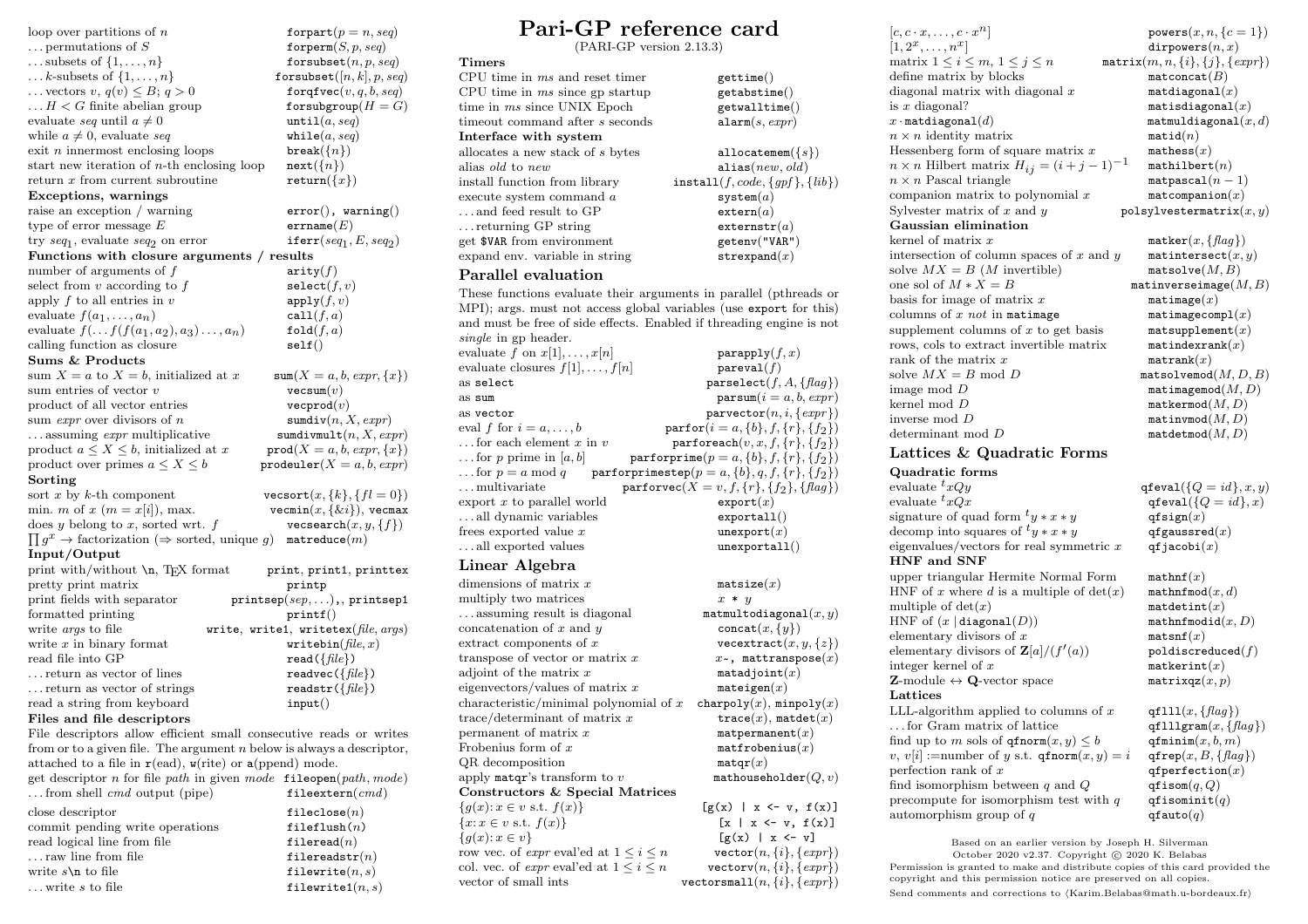| orbits of V under $G \subset GL(V)$                                                                                                                                                               | $q$ forbits $(G, V)$                                                                         |
|---------------------------------------------------------------------------------------------------------------------------------------------------------------------------------------------------|----------------------------------------------------------------------------------------------|
| Polynomials & Rational Functions                                                                                                                                                                  |                                                                                              |
| all defined polynomial variables<br>get var. of highest priority (higher than v) varhigher $(name, \{v\})$<br>of lowest priority (lower than $v$ )<br>Coefficients, variables and basic operators | variables()<br>$\texttt{varlower}(\textit{name}, \{v\})$                                     |
| degree of $f$                                                                                                                                                                                     | $p$ oldegree $(f)$                                                                           |
| coef. of degree $n$ of $f$ , leading coef.<br>main variable $\slash$ all variables in $f$                                                                                                         | $\texttt{polcoeff}(f,n),\,\texttt{pollead}$<br>$\mathtt{variable}(f), \mathtt{variables}(f)$ |
| replace x by y in $f$                                                                                                                                                                             | $\mathtt{subst}(f, x, y)$                                                                    |
| evaluate $f$ replacing vars by their value                                                                                                                                                        | eval(f)                                                                                      |
| replace polynomial expr. $T(x)$ by y in f<br>replace $x_1, \ldots, x_n$ by $y_1, \ldots, y_n$ in f                                                                                                | $\mathtt{substopl}(f,T,y)$<br>$\mathtt{substvec}(f,x,y)$                                     |
| $f \in A[x]$ ; reciprocal polynomial $x^{\deg f} f\left(\frac{1}{x}\right)$                                                                                                                       | $p$ olrecip $(f)$                                                                            |
| gcd of coefficients of f                                                                                                                                                                          | $\texttt{content}(f)$                                                                        |
| derivative of $f$ w.r.t. $x$                                                                                                                                                                      | $\texttt{deriv}(f, \{x\})$                                                                   |
| $\dots n$ -th derivative of f                                                                                                                                                                     | $\texttt{derivn}(f, n, \{x\})$                                                               |
| formal integral of $f$ w.r.t. $x$                                                                                                                                                                 | ${\tt intformal}(f, \{x\})$                                                                  |
| formal sum of $f$ w.r.t. $x$                                                                                                                                                                      | $\texttt{sumformal}(f, \{x\})$                                                               |
| Constructors & Special Polynomials                                                                                                                                                                |                                                                                              |
| interpolation polynomial at $(x[1], y[1]), \ldots, (x[n], y[n]),$ evaluated                                                                                                                       |                                                                                              |
| at $t$ , with error estimate $e$                                                                                                                                                                  | $p$ olinterpolate $(x, \{y\}, \{t\}, \{ke\})$                                                |
| $T_n/U_n$ , $H_n$                                                                                                                                                                                 | $p$ olchebyshev $(n)$ , polhermite $(n)$                                                     |
| $P_n, L_n^{(\alpha)}$                                                                                                                                                                             | $p$ ollegendre $(n)$ , pollaguerre $(n, a)$                                                  |
| <i>n</i> -th cyclotomic polynomial $\Phi_n$                                                                                                                                                       | $p$ olcyclo $(n)$                                                                            |
| return <i>n</i> if $f = \Phi_n$ , else 0                                                                                                                                                          | poliscyclo(f)                                                                                |
| is $f$ a product of cyclotomic polynomials?                                                                                                                                                       | $p$ oliscycloprod $(f)$                                                                      |
| Zagier's polynomial of index $(n, m)$                                                                                                                                                             | $p$ olzagier $(n, m)$                                                                        |
| Resultant, elimination                                                                                                                                                                            |                                                                                              |
| discriminant of polynomial $\boldsymbol{f}$                                                                                                                                                       | $p$ oldisc $(f)$                                                                             |
| find factors of $p$ oldisc $(f)$                                                                                                                                                                  | $p$ oldiscfactors $(f)$                                                                      |
| resultant $R = \text{Res}_v(f, g)$                                                                                                                                                                | $\mathtt{polresultant}(f, g, \{v\})$                                                         |
| $[u, v, R], xu + yv = \text{Res}_{v}(f, g)$                                                                                                                                                       | $\mathtt{polresultantext}(x, y, \{v\})$                                                      |
| solve Thue equation $f(x, y) = a$                                                                                                                                                                 | thue $(t, a, \{sol\})$                                                                       |
| initialize t for Thue equation solver                                                                                                                                                             | thueinit $(f)$                                                                               |
| Roots and Factorization (Complex/Real)                                                                                                                                                            |                                                                                              |
| complex roots of $f$                                                                                                                                                                              | polroots(f)                                                                                  |
| bound complex roots of $f$                                                                                                                                                                        | $polroot$ sbound $(f)$                                                                       |
| number of real roots of $f$ (in [a, b])                                                                                                                                                           | $\texttt{polsturm}(f, \{[a, b]\})$                                                           |
| real roots of $f$ (in [a, b])                                                                                                                                                                     | $\texttt{polrootsreal}(f,\{[a,b]\})$                                                         |
| complex embeddings of $t$ -POLMOD $z$                                                                                                                                                             | $\texttt{conjvec}(z)$                                                                        |
| Roots and Factorization (Finite fields)                                                                                                                                                           |                                                                                              |
| factor $f \mod p$ , roots                                                                                                                                                                         | $\mathtt{factormod}(f,p),$ $\mathtt{polrootsmod}$                                            |
| factor f over $\mathbf{F}_p[x]/(T)$ , roots factormod $(f, [T, p])$ , polrootsmod                                                                                                                 |                                                                                              |
| squarefree factorization of f in $\mathbf{F}_q[x]$                                                                                                                                                | factormodSQF $(f, \{D\})$                                                                    |
| distinct degree factorization of f in $\mathbf{F}_q[x]$ factormodDDF $(f, \{D\})$                                                                                                                 |                                                                                              |
| Roots and Factorization ( $p$ -adic fields)                                                                                                                                                       |                                                                                              |
| factor f over $\mathbf{Q}_p$ , roots                                                                                                                                                              | $\mathtt{factorpadic}(f,p,r),$ polrootspadic                                                 |
| <i>p</i> -adic root of $f$ congruent to a mod p                                                                                                                                                   | $\mathtt{padicappr}(f,a)$                                                                    |
| Newton polygon of $f$ for prime $p$                                                                                                                                                               | $\mathtt{newtopoly}(f,p)$                                                                    |
| Hensel lift $A/\text{lc}(A) = \prod_i B[i] \text{ mod } p^e$                                                                                                                                      | $p$ olhensellift $(A, B, p, e)$                                                              |
| $T = \prod(x - z_i) \mapsto \prod(x - \omega(z_i)) \in \mathbf{Z}_p[x]$                                                                                                                           | $p$ olteichmuller $(T, p, e)$                                                                |
| extensions of $\mathbf{Q}_p$ of degree N                                                                                                                                                          | $p$ adicfields $(p, N)$                                                                      |

convert qfauto for  $\text{GAP}/\text{Magma}$  qfautoexport $(G, \{flag\})$ 

# Pari-GP reference card

 $(PARI-GP version 2.13.3)$ 

| Roots and Factorization (Miscellaneous)                                                                                         |
|---------------------------------------------------------------------------------------------------------------------------------|
| symmetric powers of roots of $f$ up to $n$<br>$\texttt{polsym}(f,n)$                                                            |
| Graeffe transform of f, $g(x^2) = f(x)f(-x)$<br>polgraeffe(f)                                                                   |
| factor $f$ over coefficient field<br>factor $(f)$                                                                               |
| cyclotomic factors of $f \in \mathbf{Q}[X]$<br>polcyclofactors(f)                                                               |
| Finite Fields                                                                                                                   |
| A finite field is encoded by any element (t_FFELT).                                                                             |
| find irreducible $T \in \mathbf{F}_p[x]$ , deg $T = n$<br>$\mathtt{ffinit}(p,n,\{x\})$                                          |
| Create t in $\mathbf{F}_q \simeq \mathbf{F}_p[t]/(T)$<br>$t = ffgen(T, 't)$                                                     |
| $t = ffgen(q, 't); T = t.mod$<br>$\dots$ indirectly, with implicit T                                                            |
| map m from $\mathbf{F}_q \ni a$ to $\mathbf{F}_{q^k} \ni b$<br>$m = \texttt{ffembed}(a, b)$                                     |
| build $K = \mathbf{F}_q[x]/(P)$ extending $\mathbf{F}_q \ni a$ ,<br>$\mathtt{ffextend}(a,P)$                                    |
| ffmap $(m,x)$<br>evaluate map $m$ on $x$                                                                                        |
| inverse map of $m$<br>ffinvmap $(m)$                                                                                            |
| $\verb ffcompomap (m,n)$<br>compose maps $m \circ n$                                                                            |
| $x$ as polmod over codomain of map $m$<br>${\tt ffmaprel}(m,x)$                                                                 |
| $F^n$ over $\mathbf{F}_q \ni a$<br>fffrobenius $(a,n)$                                                                          |
| #{monic irred. $T \in \mathbf{F}_q[x]$ , deg $T = n$ }<br>ffnbirred $(q,n)$                                                     |
| Formal & p-adic Series                                                                                                          |
| truncate power series or $p$ -adic number<br>$\texttt{truncated}(x)$                                                            |
| valuation of $x$ at $p$<br>$\texttt{valuation}(x, p)$                                                                           |
| Dirichlet and Power Series                                                                                                      |
| Taylor expansion around 0 of $f$ w.r.t. $x$<br>$\texttt{taylor}(f,x)$                                                           |
| Laurent series of closure F up to $x^k$<br>$1$ aurentseries $(f, k)$                                                            |
| $\sum a_k b_k t^k$ from $\sum a_k t^k$ and $\sum b_k t^k$<br>$\mathtt{serconvol}(a,b)$                                          |
| $f = \sum a_k t^k$ from $\sum (a_k/k!)t^k$<br>$\texttt{serlaplace}(f)$                                                          |
| reverse power series F so $F(f(x)) = x$<br>$s$ erreverse $(f)$                                                                  |
| remove terms of degree $\lt n$ in f<br>$\mathtt{serchop}(f,n)$                                                                  |
| Dirichlet series multiplication $\frac{\partial}{\partial x}$ division<br>$\tt{dirmul, dirdiv}(x, y)$                           |
| Dirichlet Euler product (b terms)<br>direuler $(p = a, b, expr)$                                                                |
| Transcendental and $p$ -adic Functions                                                                                          |
| real, imaginary part of $x$<br>$\mathtt{real}(x)$ , imag $(x)$                                                                  |
| $abs(x)$ , $arg(x)$<br>absolute value, argument of $x$                                                                          |
| $sqrt(x)$ , sqrtn $(x, n, \{2z\})$<br>square/nth root of $x$                                                                    |
| all <i>n</i> -th roots of 1<br>${\tt rootsof1}(n)$                                                                              |
| FFT of $[f_0,\ldots,f_{n-1}]$<br>$w = \texttt{fftinit}(n)$ , fft/fftinv $(w, f)$                                                |
| trig functions<br>sin, cos, tan, cotan, sinc                                                                                    |
| inverse trig functions<br>asin, acos, atan                                                                                      |
| hyperbolic functions<br>sinh, cosh, tanh, cotanh                                                                                |
| inverse hyperbolic functions<br>asinh, acosh, atanh                                                                             |
| $log(x), log(1+x), e^x, e^x - 1$<br>log, log1p, exp, expm1                                                                      |
| Euler $\Gamma$ function, $\log \Gamma,\, \Gamma'/\Gamma$<br>gamma, lngamma, psi                                                 |
| half-integer gamma function $\Gamma(n+1/2)$<br>$\texttt{gamma}(n)$                                                              |
| Riemann's zeta $\zeta(s) = \sum n^{-s}$<br>$\mathtt{zeta}(s)$                                                                   |
| $\sum_{n\leq N} n^s$<br>$\tt{dirpowerssum}(N, s)$                                                                               |
| Hurwitz's $\zeta(s,x) = \sum (n+x)^{-s}$<br>$\mathtt{zetahurwitz}(s, x)$                                                        |
|                                                                                                                                 |
| multiple zeta value (MZV), $\zeta(s_1,\ldots,s_k)$<br>$\texttt{zeta}(\mathit{s},\{T\})$                                         |
| all MZVs for weight $\sum s_i = n$<br>$\texttt{zetamultall}(n)$                                                                 |
| convert MZV id to $[s_1, \ldots, s_k]$<br>$z$ etamultconvert $(f, \{flag\})$<br>MZV dual sequence<br>$\texttt{zetamultdual}(s)$ |

| incomplete $\Gamma$ function $(y = \Gamma(s))$                                                  | $\texttt{incgam}(s, x, \{y\})$        |
|-------------------------------------------------------------------------------------------------|---------------------------------------|
| complementary incomplete $\Gamma$                                                               | $\mathtt{incgame}(s,x)$               |
| $\int_x^{\infty} e^{-t} dt/t, \quad (2/\sqrt{\pi}) \int_x^{\infty} e^{-t^2} dt$                 | eint1, erfc                           |
| elliptic integral of 1st and 2nd kind                                                           | ell $K(k)$ , ell $E(k)$               |
| dilogarithm of $x$                                                                              | $\mathtt{dilog}(x)$                   |
| $m$ -th polylogarithm of $x$                                                                    | $polylog(m, x, \{flag\})$             |
| $U$ -confluent hypergeometric function                                                          | hyperu $(a, b, u)$                    |
| Hypergeometric $p F_q(A, B; z)$                                                                 | hypergeom $(A, B, z)$                 |
| Bessel $J_n(x)$ , $J_{n+1/2}(x)$                                                                | besselj $(n, x)$ , besseljh $(n, x)$  |
| Bessel $I_{\nu}$ , $K_{\nu}$ , $H_{\nu}^{1}$ , $H_{\nu}^{2}$ , $Y_{\nu}$                        | $(bessel)$ i, k, h1, h2, y            |
| Airy functions $A_i(x)$ , $B_i(x)$                                                              | $\mathtt{airy}(x)$                    |
| Lambert <i>W</i> : $x$ s.t. $xe^x = y$                                                          | $l$ ambertw $(y)$                     |
| Teichmuller character of $p$ -adic $x$                                                          | teichmuller $(x)$                     |
| Iterations, Sums & Products                                                                     |                                       |
| Numerical integration for meromorphic functions                                                 |                                       |
| Behaviour at endpoint for Double Exponential (DE) methods: ei-                                  |                                       |
| ther a scalar ( $a \in \mathbb{C}$ , regular) or $\pm$ oo (decreasing at least as $x^{-2}$ ) or |                                       |
| $(x-a)^{-\alpha}$ singularity                                                                   | $ a,\alpha $                          |
| exponential decrease $e^{-\alpha x }$                                                           | $[\pm \infty, \alpha]$ , $\alpha > 0$ |
| slow decrease $ x ^\alpha$                                                                      | $\dots \alpha < -1$                   |
| oscillating as $cos(kx)$                                                                        | $\alpha = kI, k > 0$                  |
| oscillating as $sin(kx)$                                                                        | $\alpha = -kI, k > 0$                 |
| numerical integration                                                                           | $\text{intnum}(x = a, b, f, \{T\})$   |
| weights $T$ for intnum                                                                          | intnuminit $(a, b, \{m\})$            |
| weights $T$ incl. kernel $K$                                                                    | $intfunctionit(t = a, b, K, \{m\})$   |
| integrate $(2i\pi)^{-1}f$ on circle $ z - a  = R$ intcirc $(x = a, R, f, \{T\})$                |                                       |
| Other integration methods                                                                       |                                       |
| $n$ -point Gauss-Legendre                                                                       | intnumgauss $(x = a, b, f, \{n\})$    |
| weights for $n$ -point Gauss-Legendre                                                           | intnumgaussinit( $\{n\}$ )            |
| Romberg integration (low accuracy)intrium $\text{rank}(x = a, b, f, \{flag\})$                  |                                       |
| Numerical summation                                                                             |                                       |
| sum of series $f(n)$ , $n \ge a$ (low accuracy)                                                 | suminf $(n = a, expr)$                |
| sum of alternating/positive series                                                              | sumalt, sumpos                        |

| sum of series using Euler-Maclaurin<br>sumnum $(n = a, f, \{T\})$<br>$\sum_{n> a} F(n)$ , F rational function<br>sumnumrat $(F, a)$<br>$\ldots \sum_{p>a} F(p^s)$<br>sumeulerrat $(F, \{s = 1\}, \{a = 2\})$<br>sumnuminit $({\infty, a})$<br>weights for sumnum, $a$ as in DE<br>sum of series by Monien summation<br>sumnummonien $(n = a, f, \{T\})$<br>sumnummonieninit $({\infty, a})$<br>weights for sumnummonien<br>sumnumap $(n = a, f, \{T\})$<br>sum of series using Abel-Plana<br>weights for sumnumap, $a$ as in DE<br>sumnumapinit $({\infty, a})$<br>sum of series using Lagrange<br>sumnumlagrange $(n = a, f, \{T\})$<br>weights for sumnumlagrange<br>sumnumlagrangeinit<br>Products<br>product $a \leq X \leq b$ , initialized at x<br>$\texttt{prod}(X = a, b, \text{expr}, \{x\})$ |  |
|--------------------------------------------------------------------------------------------------------------------------------------------------------------------------------------------------------------------------------------------------------------------------------------------------------------------------------------------------------------------------------------------------------------------------------------------------------------------------------------------------------------------------------------------------------------------------------------------------------------------------------------------------------------------------------------------------------------------------------------------------------------------------------------------------------|--|
|                                                                                                                                                                                                                                                                                                                                                                                                                                                                                                                                                                                                                                                                                                                                                                                                        |  |
|                                                                                                                                                                                                                                                                                                                                                                                                                                                                                                                                                                                                                                                                                                                                                                                                        |  |
|                                                                                                                                                                                                                                                                                                                                                                                                                                                                                                                                                                                                                                                                                                                                                                                                        |  |
|                                                                                                                                                                                                                                                                                                                                                                                                                                                                                                                                                                                                                                                                                                                                                                                                        |  |
|                                                                                                                                                                                                                                                                                                                                                                                                                                                                                                                                                                                                                                                                                                                                                                                                        |  |
|                                                                                                                                                                                                                                                                                                                                                                                                                                                                                                                                                                                                                                                                                                                                                                                                        |  |
|                                                                                                                                                                                                                                                                                                                                                                                                                                                                                                                                                                                                                                                                                                                                                                                                        |  |
|                                                                                                                                                                                                                                                                                                                                                                                                                                                                                                                                                                                                                                                                                                                                                                                                        |  |
|                                                                                                                                                                                                                                                                                                                                                                                                                                                                                                                                                                                                                                                                                                                                                                                                        |  |
|                                                                                                                                                                                                                                                                                                                                                                                                                                                                                                                                                                                                                                                                                                                                                                                                        |  |
|                                                                                                                                                                                                                                                                                                                                                                                                                                                                                                                                                                                                                                                                                                                                                                                                        |  |
|                                                                                                                                                                                                                                                                                                                                                                                                                                                                                                                                                                                                                                                                                                                                                                                                        |  |
| product over primes $a \leq X \leq b$<br>prodeuler $(X = a, b, expr)$                                                                                                                                                                                                                                                                                                                                                                                                                                                                                                                                                                                                                                                                                                                                  |  |
| $\text{product}(X=a, \text{expr})$<br>infinite product $a \leq X \leq \infty$                                                                                                                                                                                                                                                                                                                                                                                                                                                                                                                                                                                                                                                                                                                          |  |
| $\prod_{n>a} F(n)$ , F rational function<br>$\mathsf{prodnumrat}(F,a)$                                                                                                                                                                                                                                                                                                                                                                                                                                                                                                                                                                                                                                                                                                                                 |  |
| prodeulerrat $(F, \{s = 1\}, \{a = 2\})$<br>$\prod_{p>a} F(p^s)$                                                                                                                                                                                                                                                                                                                                                                                                                                                                                                                                                                                                                                                                                                                                       |  |